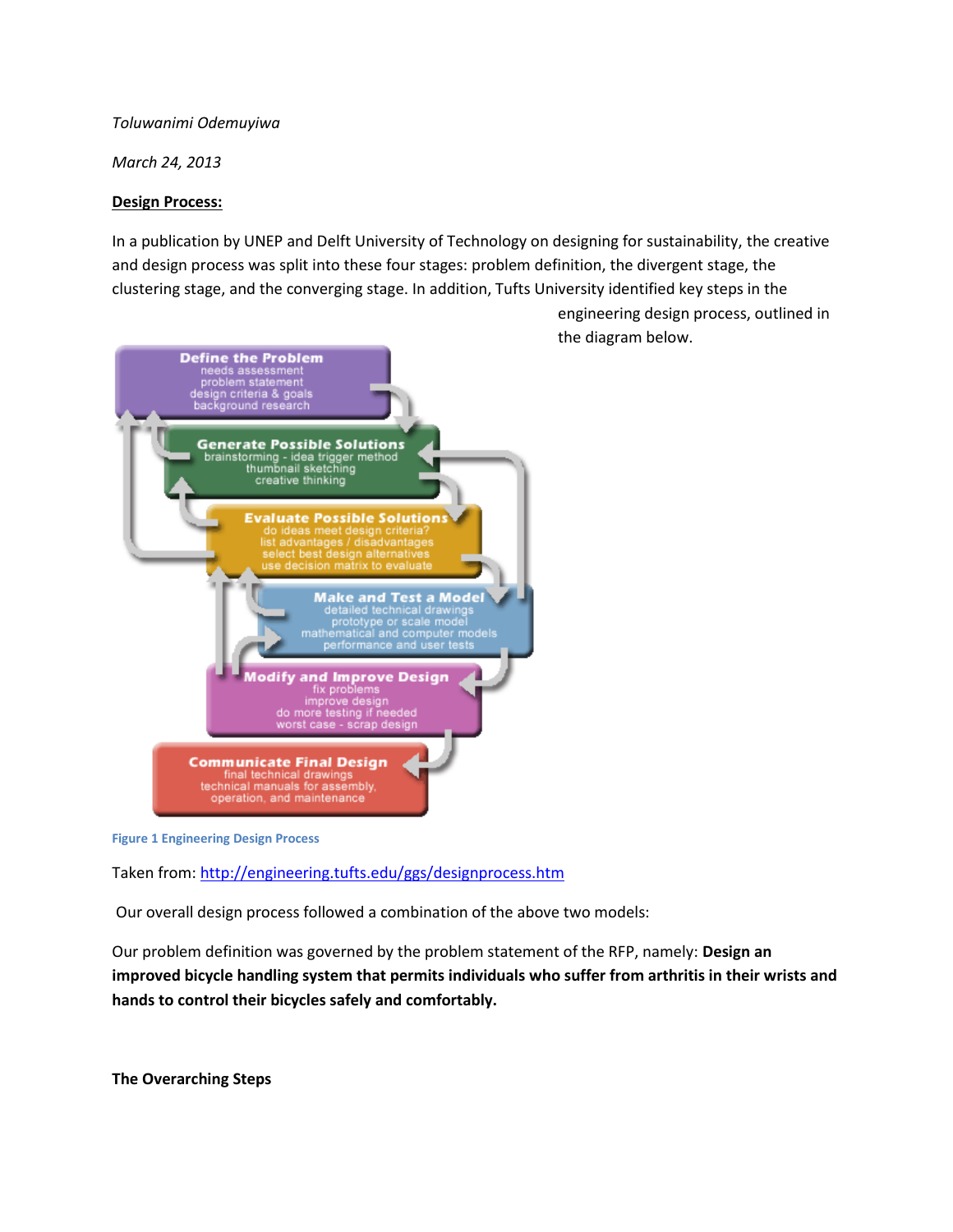- **1. Problem Definition –** This stage involves identifying the purpose of the idea generation and solution we are working towards.
	- We used the problem statement of the RFP: *Design an improved bicycle handling system that permits individuals who suffer from arthritis in their wrists and hands to control their bicycles safely and comfortably.*
	- We expanded this to the more general statement: *Design a system on bicycles that permits individuals who suffer from arthritis in their wrists and hands to brake and steer comfortably.*

# **2. Generate Possible Solutions**

- **a) Divergent Stage**
	- Functional Decomposition of the Braking System and Steering
		- o Braking:
			- The squeezing of the lever  $\rightarrow$  tension of the Bowden cable  $\rightarrow$ force squeezes a spring and activates brake pads to squeeze the bicycle rim
		- o Steering:
			- Cyclist turns a bar relative to an axis  $\rightarrow$  directly attached to front wheel which moves in direction of "bar turn"
	- SCAMPER refer to idea generation sketches
		- o *We asked ourselves the following questions(adapted from Figure 2):*
		- o Substitute
			- Are there any parts we can replace and/or change?
			- Can we change the shapes of current bike parts?
		- o Combine
			- What parts can be combined?
			- Can we recombine the purposes of the different parts?
			- What can be combined to combine the number of uses?
				- Brake pedal combinations
		- o Adapt
			- Is there something similar to it, but in a different context?
			- **What processes can be adapted?**
		- o Magnify
			- **What can be made larger?**
			- What can be exaggerated or overstated?
		- Put to other users
		- o Eliminate
			- How can I simplify braking and/or steering?
			- **What is unnecessary?**
			- What feature of breaking can be understated/omitted?
		- o Rearrange or Reverse
			- Are other arrangements possible?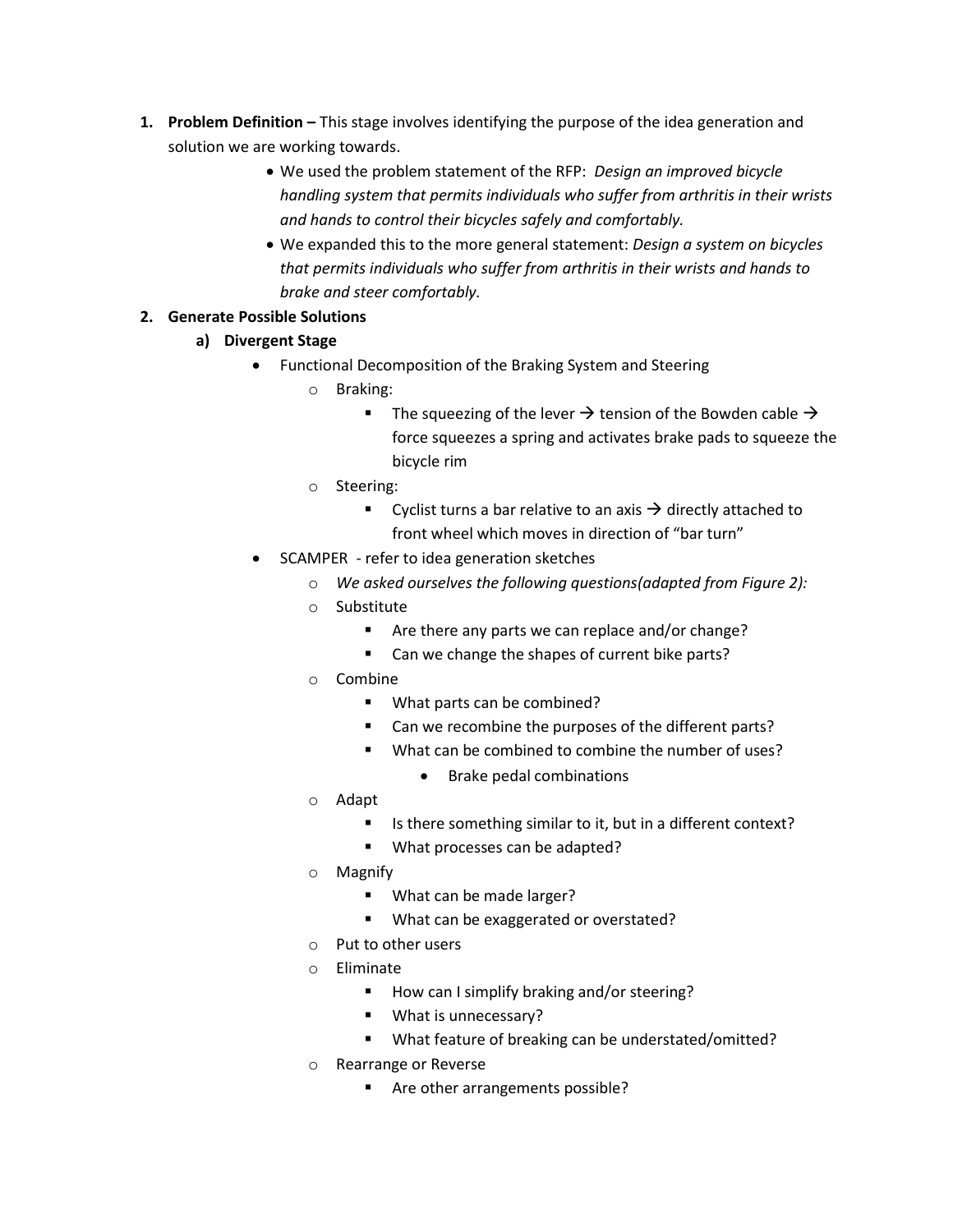- Can components be interchanged?
- What other body parts can be used to steer/brake?

## **3. Evaluate Possible Solutions**

## **a) Clustering Stage**

- All our designs fell into the following general categories
	- o Steering Ideas
	- o Braking Ideas
		- o Leg-based solutions
		- o Hand-based solutions

### **b) Convergent Stage**

- Using the requirements of the RFP and our pushback criteria, we cut out several ideas
- Narrowed it down to gear design(refer to idea sketches), pulley design, and extended lever arm handle
- **Decision Matrix: -** Refer to the poster

## **4. Make and Test a Model**

- Low fidelity prototype
- High Fidelity prototype
	- o This will involve an actual bike and a solid model

## **5. Modify and Improve the Design**

 This stage will occur after our design critique. We intend on using the feedback we receive to improve our current design.

# **6. Communicate the Final Design**

 This stage will occur at the Showcase when we will communicate our final design solution to the public.

<http://www.d4s-de.org/manual/d4sChapter09.pdf>